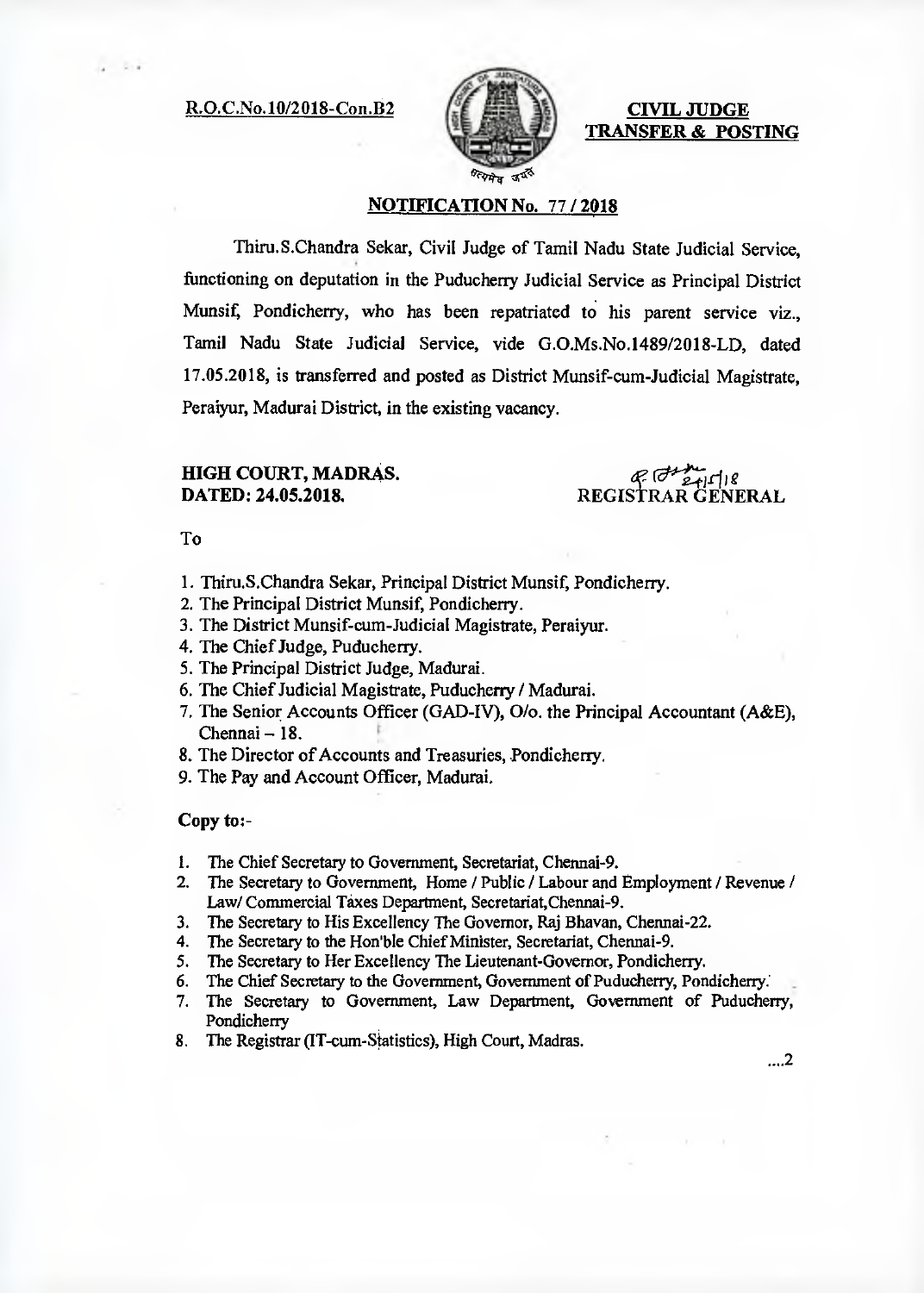9. The Registrar (Judicial), High Court, Madras.

 $\epsilon \in \mathbb{R}^d$ 

- 10. The Registrar (Vigilance), High Court, Madras. (12 copies)
- 11. The Registrar (Management), High Court, Madras.
- 12. The Registrar (Special Cell), High Court, Madras.
- 13. The Registrar-cum-Private Secretary to the Honble The Chief Justice, High Court, Madras.
- 14. The Registrar (District Judiciary), High Court, Madras.
- 15. The Additional Registrar-I (Vigilance), High Court, Madras.
- 16. The Registrar (Administration), High Court, Madras.
- 17. The Registrar -cum-Special Officer (Liaisoning), High Court, Madras.
- 18. The Registrar (Recruitment), High Court, Madras.
- 19. The Official Assignee, High Court, Madras.
- 20. The Additional Registrar General, Madurai Bench of Madras High Court, Madurai.
- 21. The Additional Registrar -II (Vigilance), Madurai Bench of Madras High Court, Madurai.
- 22. The Registrar (Judicial), Madurai Bench of Madras High Court, Madurai.
- 23. The Registrar (Administration), Madurai Bench of Madras High Court, Madurai.
- 24. The Additional Registrar (IT & Statistics), Madurai Bench of Madras High Court, Madurai.
- 25. The Director, Tamil Nadu State Judicial Academy, No.30 (95), P.S.K.R.Salai (Greenways Road), R.A.Puram, Chennai-28.
- 26. The Deputy Director, Tamil Nadu State Judicial Academy, Regional Centres, Coimbatore.
- 27. The Deputy Director, Tamil Nadu State Judicial Academy, Regional Centres, Madurai.
- 28. The Secretary, Tamil Nadu Judicial Officers Association, Chennai.
- 29. The Chief Accounts Officer, High Court, Madras.
- 30. The Assistant Registrar, Admn.l / Admn.II / Admn.IV / Per.Admn. / A.S. / Rules / Computer / Pondicherry, High Court, Madras.
- 31. The Court Managers I / II, High Court, Madras.
- 32. The Section Officer, 'C'/ Computer / 'Cl' / 'D' / 'F' / 'G' / Budget / 'B5' / Library / Stationery / Legal Cell / Computer (Server Room), High Court, Madras.
- 33. The Section Officer, "B" Section, Madurai Bench of Madras High Court, Madurai.
- 34. The Technical Director, NIC, High Court, Madras.
- 35. The Record Keeper, A.D. Records, High Court, Madras.
- + Spare 5.